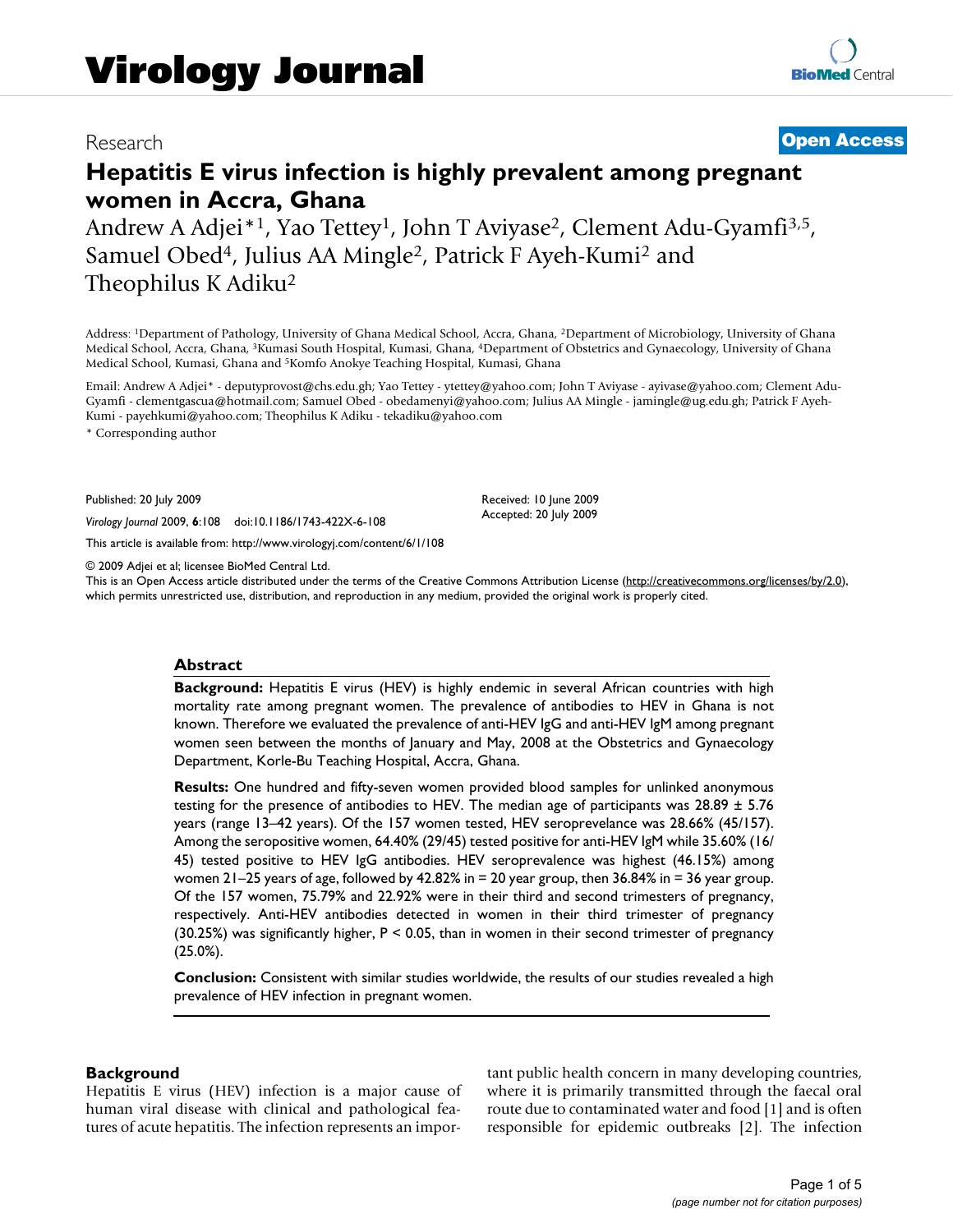affects primarily young adults and is generally mild [3]; however, the mortality rate is higher among women, especially during the second or third trimesters of pregnancy [4-6]. In Sudan, a case:fatality ratio of 17.8% was found in an outbreak in Darfur, with a ratio of 31.1% among pregnant women [7]. In related studies, Stoszek *et al*. and Patra *et al*. reported prevalence rates of 84.3% and 60%, among pregnant women in Egypt and India, respectively [8,9].

In Ghana, studies of HEV seroprevalence in pregnant women have not been done previously. However, recently we observed HEV seroprevalence rate of 38.1% among persons who work with pigs in Ghana (Unpublished data). In a much earlier related study, Martinson *et al*. [10] reported the seroprevalence of HEV among children in rural Ghana to be 4.4%. Many HEV outbreaks have been reported in Africa [11-16], such as Uganda in 2007–2008 [11], and Sudan and Chad in 2004–2005 [15].

Ghana, an area of endemicity for viral hepatitis B and C, has never had an epidemic of hepatitis E. However, recent reports indicate cases of acute hepatitis without a defined aetiology (Unpublished data, Department of Medicine and Therapeutics, Korle-Bu Teaching Hospital [KBTH], Accra). Currently in Ghana, pregnant women are not screened routinely for HEV antibodies. The present study was conducted to determine the seroprevalence of HEV among pregnant women in Ghana and to assess the implications for antenatal screening.

## **Subjects and methods** *Study area and subjects*

This study was conducted at the Obstetrics and Gynaecology Outpatient Clinic of the KBTH, Accra, Ghana, between January and May 2008. KBTH, situated in the nation's capital, Accra is the leading tertiary hospital and the major referral center in the country. Hence, most of the patients seen at KBTH are referral cases from various parts of Southern Ghana. It also serves as the Teaching Hospital of the University of Ghana Medical School (UGMS), Accra, Ghana. Thus the demographics of the patients that were tested in this study were not limited to a specific social group. The patients in this study originated from various social and ethnic groups as well as geographically distinct areas from the vast territory of the Greater Accra region and the Southern part of Ghana. There was no selection of patients from a larger cohort of cases; the cases presented here were the first 157 consecutive patients to enter the Gynaecology Clinic during the period of the study who consented to participate in the study and a request for HEV testing was sought. The samples used for the study were the excess sera from blood samples drawn from these 157 pregnant women for their routine antenatal (syphilis, ABO and Rhesus, hepatitis B virus [HBV], hepatitis C virus [HCV] and human immunodeficiency virus [HIV]) testing, with all identifiers removed except for age, were assayed for antibodies to HEV. All pregnant women who simultaneously or unilaterally tested positive for HBsAg, HCV, HIV and syphilis were excluded from the study. The study was reviewed and approved by the Ethical and Protocol Review Committee of the UGMS.

## *Sample Collection and Serological Tests*

Venous blood samples were taken and sera were separated and kept frozen at -20°C before being sent to our laboratory for testing. Fully informed consent was obtained from each study subject. When study subjects were younger than 18 years, informed consent was obtained from their parents. Samples were anonymous for the patient's name and hospital number, but data on age were retained. All of the sera were screened in duplicate for antibodies (IgG and IgM) to HEV using ELISA Kit (International Immuno-Diagnostics, CA, U.S.A.) in accordance with the manufacturer's instructions. The results were scored as positive or negative according to the standard procedures recommended by the manufacturer. Positive and negative controls were included in all the ELISA microplates assayed.

## *Statistical analysis*

The Statistical Analysis System version 9.1 (SAS Institute) was used to complete all data analysis. We divided the pregnant women into five categories of age:  $\leq 20$ , 21–25, 26–30, 31–35, and = 35 years. Serum samples were classified as positive or negative. In the univariate analysis, the frequency for each of the age categories and the mean, median and maximum and minimum age for the overall sample were determined, as well as SD. We repeated the univariate analysis of age after having stratified the data by serum analysis results and compared the mean ages for a statistically significant differences using Student's *t*-test. We also obtained the frequency of seropositive and seronegative women. In the bivariate analysis, we evaluated the relationship between the age and serum results categories using Pearson's  $\chi^2$  test. Logistic regression analysis was used to model the relationship between age categories and serum results. The logistic model with a maximumlikelihood estimate was fitted to the ordinal response of age categories and 95% confidence intervals for odd ratios were calculated with the age category of  $\leq 20$  years as the reference group. A  $\chi^2$  test for trend over increasing age categories was also performed.

## **Results**

A total of 157 pregnant women were screened for the presence of anti-HEV IgG and anti-HEV IgM antibodies. Their ages ranged from 13 to 42 years, with a mean age  $\pm$  SD of  $28.89 \pm 5.76$  years. The median and modal ages of all of the pregnant women studied were 29 years. All of the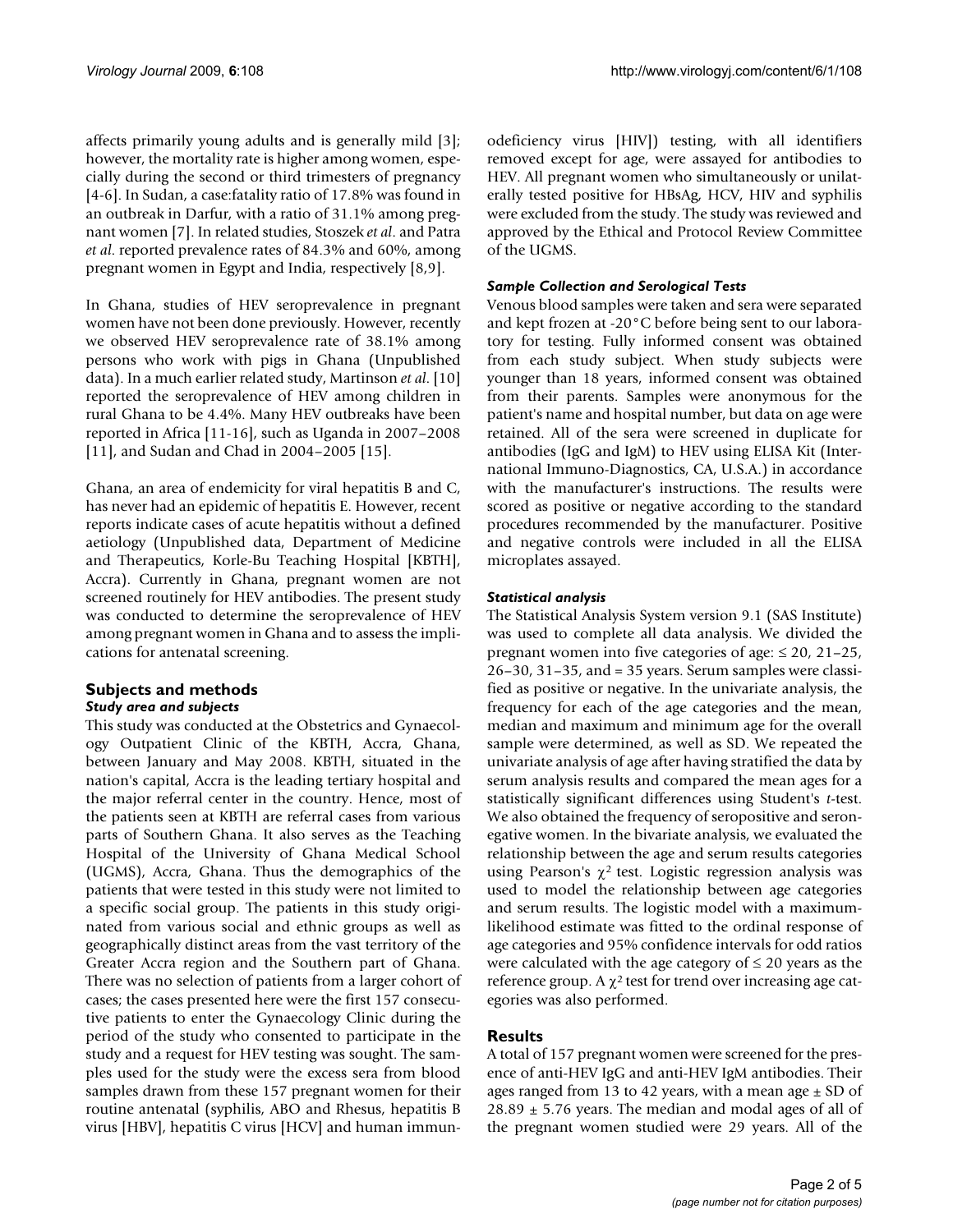patients were found to be healthy on routine antenatal medical examination and all of the serum samples were assayed in duplicate.

Overall, the HEV sero-prevalence rate among pregnant women at the KBTH in Accra, Ghana over the 5 month period was 28.66% (45 out of 157). Of the seropositive pregnant women, 64.40% (29 out of 45) tested positive for anti-HEV IgM whereas 35.60% (16 out of 45) tested positive for anti-HEV IgG.

The age distribution of pregnant women seropositive for HEV ranged from 18 to 38 years and their median and modal ages were 35 and 37 years, respectively. The age distribution of pregnant women seronegative for HEV ranged from 15 to 41 years and both their median and modal ages were 26 years. The mean age  $(\pm SD)$  of the seropositive pregnant women (32.40  $\pm$  6.00 years) was significantly higher ( $P < 0.0001$ ) than that of the mean age of the seronegative pregnant women  $(25.60 \pm 5.80 \text{ years})$ .

As shown in Table 1, the overall prevalence rate of antibodies to HEV was highest (46.15%) among pregnant women 21–25 years of age, followed by 42.82% in  $\leq$  20 year group, then 36.84% in ≥ 36 year group. There was no correlation between increasing age and HEV sero-positivity.

Of the 157 women, 119 (75.79%) were in their third trimester of pregnancy (gestational period of 31 + 4.6 weeks) while 36 (22.92%) were in their second trimester (gestational period of 22 + 3.3 weeks). Only two patients were in their first trimester (6 weeks) of pregnancy. HEV seroprevalence detected in women in their third trimester of pregnancy (30.25%; 36 out of 119) was higher, than in women in their second trimester of pregnancy (25.0%, 9 out of 36). However, in bivariate analysis, anti-HEV reactivity was positively associated with the stage of pregnancy (OR 1.34; CI, 0.58–3.13). Women in their first trimester of pregnancy were negative for both IgG and IgM anti-HEV antibodies.

A similar pattern of positive association (OR 2.19; CI, 0.76–6.29) of anti-HEV reactivity with education was found among pregnant women (Table 2). Anti-HEV reactivity among women with no formal education (43.75%, 7 out of 16) was higher than that of their counterparts with primary or basic (28.04%; 23 out of 82), secondary (27.50%, 11 out of 40), and tertiary (15.78%; 3 out of 19) level of education. There was no statistical difference between them,  $P > 0.05$ .

The prevalence rate of antibodies to HEV was highest (40%; 2 out of 5) among pregnant women who were students, followed by 35.29% (18 out of 51) in women engaged in petty trading at the market places, then 26.66% (4 out of 15) in the unemployed group, and 23.80% (20 out of 84) in women engaged in fashion and design. Two of the pregnant women were engaged as housewives and none of them tested positive for antibodies to HEV (IgG and IgM).

## **Discussion**

To our knowledge, this is believed to be the first study to determine the prevalence of HEV infection in pregnant women in Ghana, and demonstrates the high prevalence of and the considerable potential for the transmission of HEV infection in pregnant women in Ghana. Although there is no report from the Ministry of Health, Accra, Ghana indicating that Ghana is an endemic area for hepatitis E, this study found very high overall prevalence rates (28.66%) of HEV antibody among pregnant women, suggesting the possibility of subclinical infections in the country. The finding of higher HEV antibody prevalence among pregnant women attending the Obstetric Outpatient Clinic of the KBTH, Accra, Ghana is consistent with literature, and is widely attributable to poor sanitation and contamination of the water supply [1,17]. The overall seroprevalence of HEV infection among the pregnant women in Ghana (28.66%) is higher than the results of similar studies done in the United Arab Emirates (20%; [18]), Gabon  $(14.1\%; [19])$  but lower than the sero-prevalence of HEV infection among pregnant women in Egypt

**Table 1: Odd ratios for HEV Seropositivity and corresponding 95% confidence intervals (CI) by age of pregnant women in Accra, Ghana.**

| Age(years) | Women (n) | HEV-Positive Women [n (%)] | <b>Odd ratios</b> | 95%CI         |
|------------|-----------|----------------------------|-------------------|---------------|
| $≤20$      | 4         | (42.82)                    | 2.75              | $0.85 - 8.95$ |
| $21 - 25$  | 26        | 12(46.15)                  | .4                | $0.51 - 3.90$ |
| $26 - 30$  | 58        | 14(24.10)                  | 1.26              | $0.55 - 2.86$ |
| $31 - 35$  | 40        | 6(15.00)                   | 0.18              | $0.04 - 0.77$ |
| $\geq$ 36  | 19        | 7(38.84)                   | 1.21              | $0.39 - 3.94$ |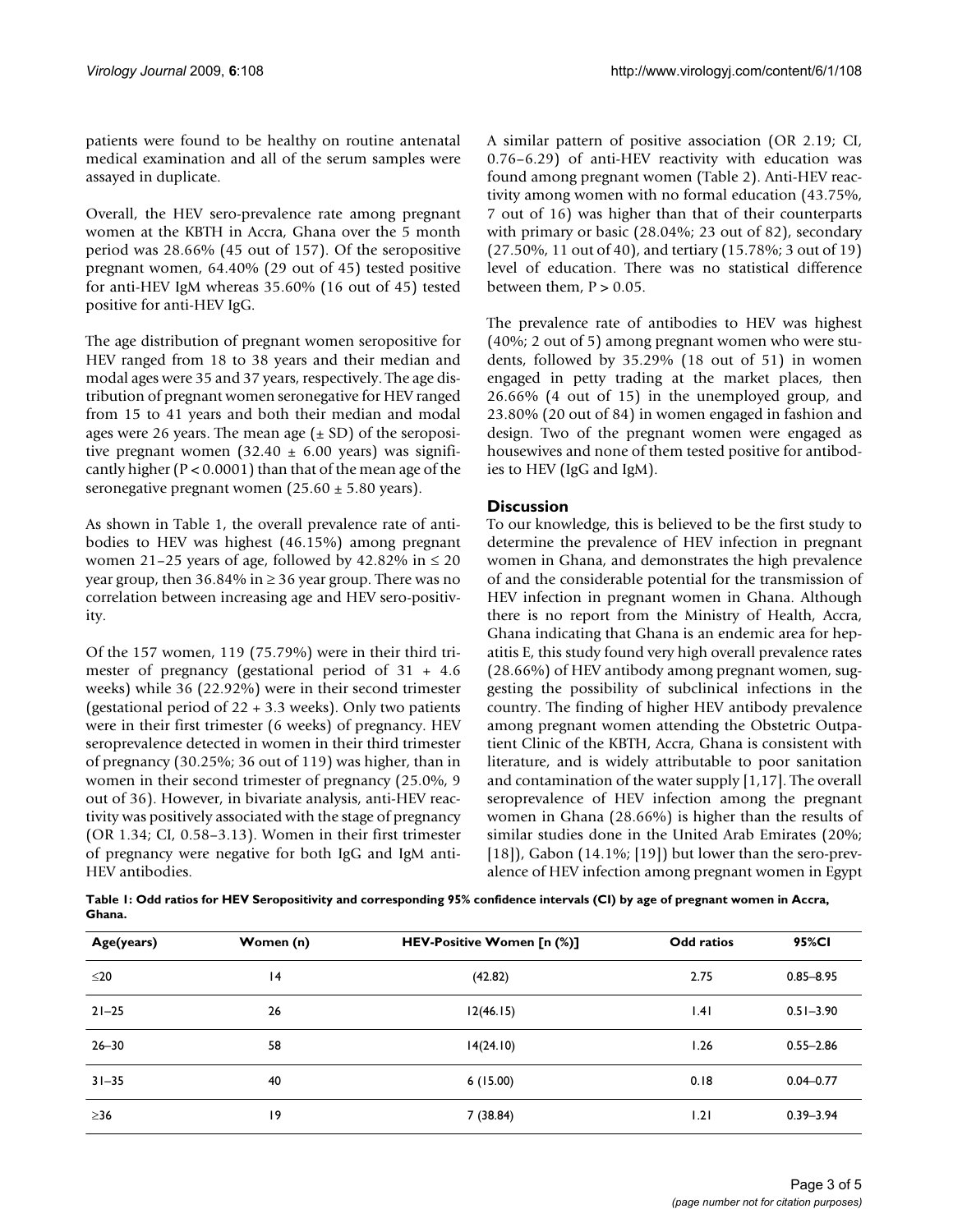| <b>Stage of Pregnancy</b> | Women (n) | HEV-Positive women [n(%] | <b>Odd ratios</b> | 95%CI         |
|---------------------------|-----------|--------------------------|-------------------|---------------|
| First trimester           | 2         | 0(0)                     | 0.00              | ٠             |
| Second trimester          | 36        | 9(25.00)                 | 0.82              | $0.35 - 1.92$ |
| Third trimester           | 119       | 36(30.25)                | 1.34              | $0.58 - 3.13$ |
| <b>Formal Education</b>   |           |                          |                   |               |
| <b>Basic</b>              | 82        | 23(28.05)                | 1.00              | $0.50 - 2.01$ |
| Senior High               | 40        | 11(27.50)                | 0.97              | $0.43 - 2.15$ |
| Tertiary                  | 19        | 3(15.79)                 | 0.44              | $0.12 - 1.61$ |
| None                      | 16        | 7 (43.75)                | 2.19              | $0.76 - 6.29$ |

**Table 2: Odd ratios for HEV Seropositivity and corresponding 95% confidence intervals (CI) by stage of pregnancy and level of formal education attained by pregnant women in Accra, Ghana.**

(84.3%; [8]), Ethiopia (59%; [20]) and Sudan (31.1%; [7]). The high seroprevalence of HEV in pregnant women at the KBTH may suggest that HEV may be widespread among pregnant women in the country and therefore reasonable to speculate that HEV may circulate in the general population and this calls for population-based study to confirm this speculation. In addition, because the virus is transmitted through the faecal-oral route, transmission of HEV is greatly dependent on the sanitary conditions under which the pregnant women live and work. In Ghana, there are great social differences and sanitary conditions are quite precarious in many areas. Majority (146/ 157; 93.0%) of the pregnant women live and work in densely populated areas where the sanitary conditions are very deplorable and also where animals, such as, sheep, goats, cows, dogs, rats, and cats share their habitat with humans. In fact, serum anti-HEV antibodies have been found in domestic animals such as rats, sheep, dogs, cats and may serve as reservoirs for the transmission of human hepatitis E [21-23].

Growing evidence suggest that the seroprevalence of antibodies to HEV is higher among women in their third trimester of pregnancy [4,24-26]. Similar results were obtained in our study. There was a significant preponderance of HEV infection in the third trimester of pregnancy (35 out of 119; 29.41%) compared to women in their second (9 out of 36; 25%) and first (0 out of 2; 0%) trimesters of pregnancy.

Of the pregnant women, only two were engaged as housewives and interestingly both of them tested negative for antibodies to IgG anti-HEV and IgM anti-HEV in comparison to those engaged in buying and selling at the market (18 out of 51; 35.29%), fashion and design (20 out of 84; 23.8%), and unemployed (4 out of 15; 26.66%). The reason(s) for this disparity cannot be discerned from our study and further studies need to be done to define the low and high prevalence rates of anti-HEV antibodies in such populations. There is also the need for further studies to define the clinical and epidemiological importance and pathogenesis of HEV infection among pregnant women engaged in different occupations.

The policy of not screening for HEV antibodies in pregnant women and in blood and organ donors in most countries is based partly on its perceived low prevalence and on the **low** life time risk of its associated diseases, although the cost of antenatal and blood-donor screening could be limited by selecting those thought to be at high risk. With appropriate counseling, screening for HEV should be accepted in the same light as testing for HIV, which recently has been recommended as part of the routine antenatal screening programme for several countries [26]. However, unlike HIV infection, infection with HEV is less likely to become clinically apparent and the factors that confer a high risk of developing associated disease have not been fully defined. In the meantime, antenatal screening of pregnant women would ensure that doctors could take further precautions to protect against nosocomial infection and to ensure that newborns do not swallow blood at the time of delivery from HEV-seropositive mothers, in order to minimize perinatal HEV transmission. The argument for antenatal HEV testing in Ghana is compelling, because of the precarious sanitary conditions in most urban and rural areas, increased incidence of acute viral hepatitis without a defined aetiology (unpublished data, Department of Medicine and Therapeutics,